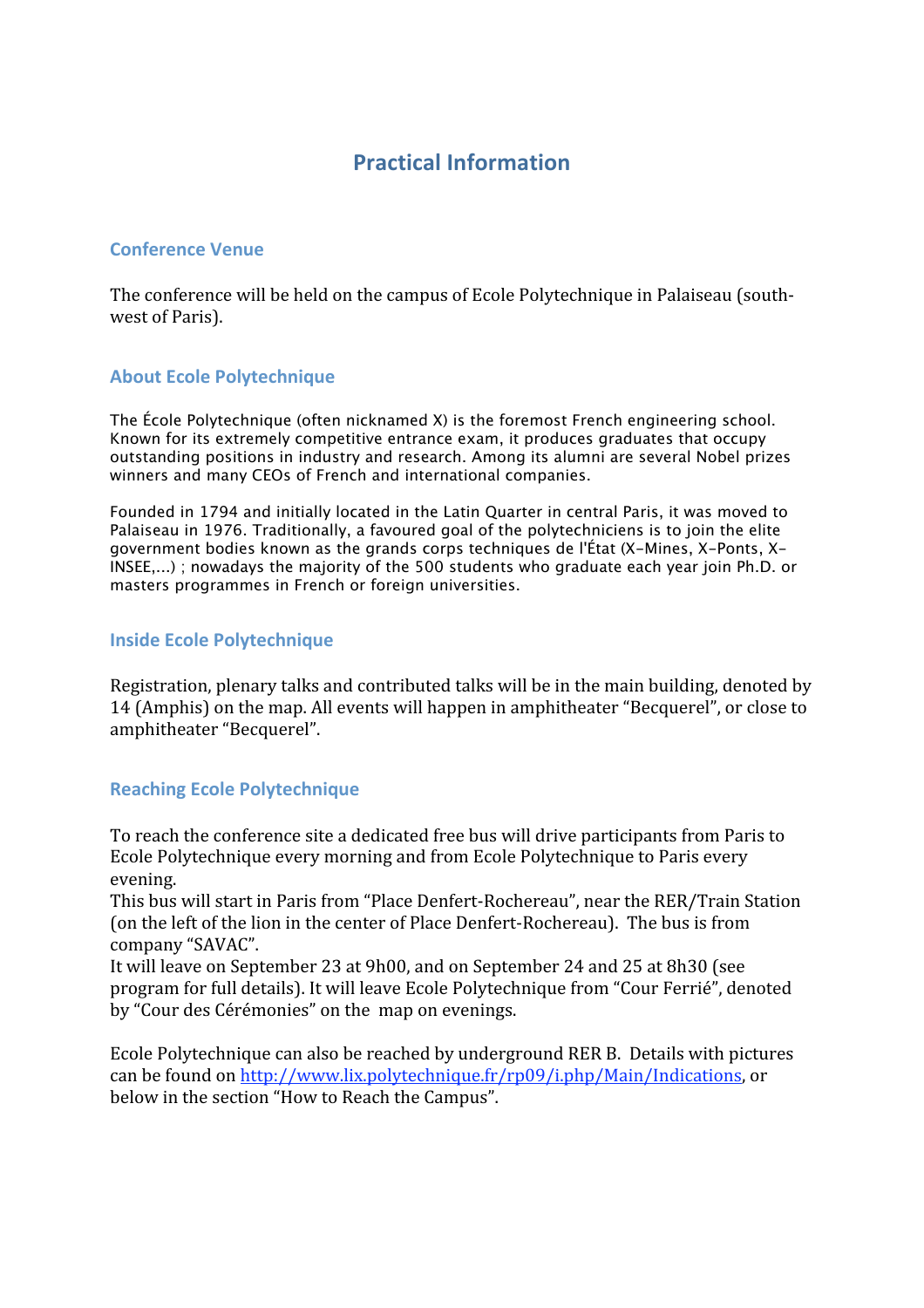### **Registration**

Registration will happen in the corridor close to amphitheater "Becquerel", where talks will take place. Here registered participants will collect their conference materials and name
tags.
Notice
that
payments
(for
non‐free
registration)
have
to
be
made
in
cash
(in Euro).

Walk-in registration will also be possible during the conference.

#### **Wifi
Access**

Free WiFi is available during the conference in the area where the talks take place. Logging on is done by searching for a wireless network called visiteurs. Once in a browser,
use
login wifi-lix,
and
password dQAFjCES0LOMV33T. Proxies must be set to «use an automatic script » (exact words depend on your browser), with url http://cache.polytechnique.fr/proxy.pac

#### **Smoking**

Please notice that there is a strict non-smoking policy in all public sites in France. Hence smoking
is
not
allowed
anywhere
inside
the
buildings
of
the
conference
venue.

#### **Canteen**

All
meals
during
the
conference
will
be
served
at
the
canteen
of
the
Ecole
Polytechnique (denoted
by 27,
Restauration
on
the
map),
except
the
Conference
dinner.

#### **Conference
Dinner**

The
conference
dinner
will
take
place
in
Paris
Downtown,
in
restaurant
"Au
Chien
qui Fume", 33 rue du Pont Neuf, 75001 Paris. This restaurant is located close to "Les Halles" and
"Pont
Neuf".

Tel
of
restaurant:
01
42
36
07
42.

Please
register
for
the
dinner,
as
the
number
of
attendees
is
limited.

#### **On
site
Rooms**

A
few
on‐site
rooms
are
available
and
have
been
booked
for
some
of
the
participants. Corresponding
participants
should
have
received
an
email
of
confirmation.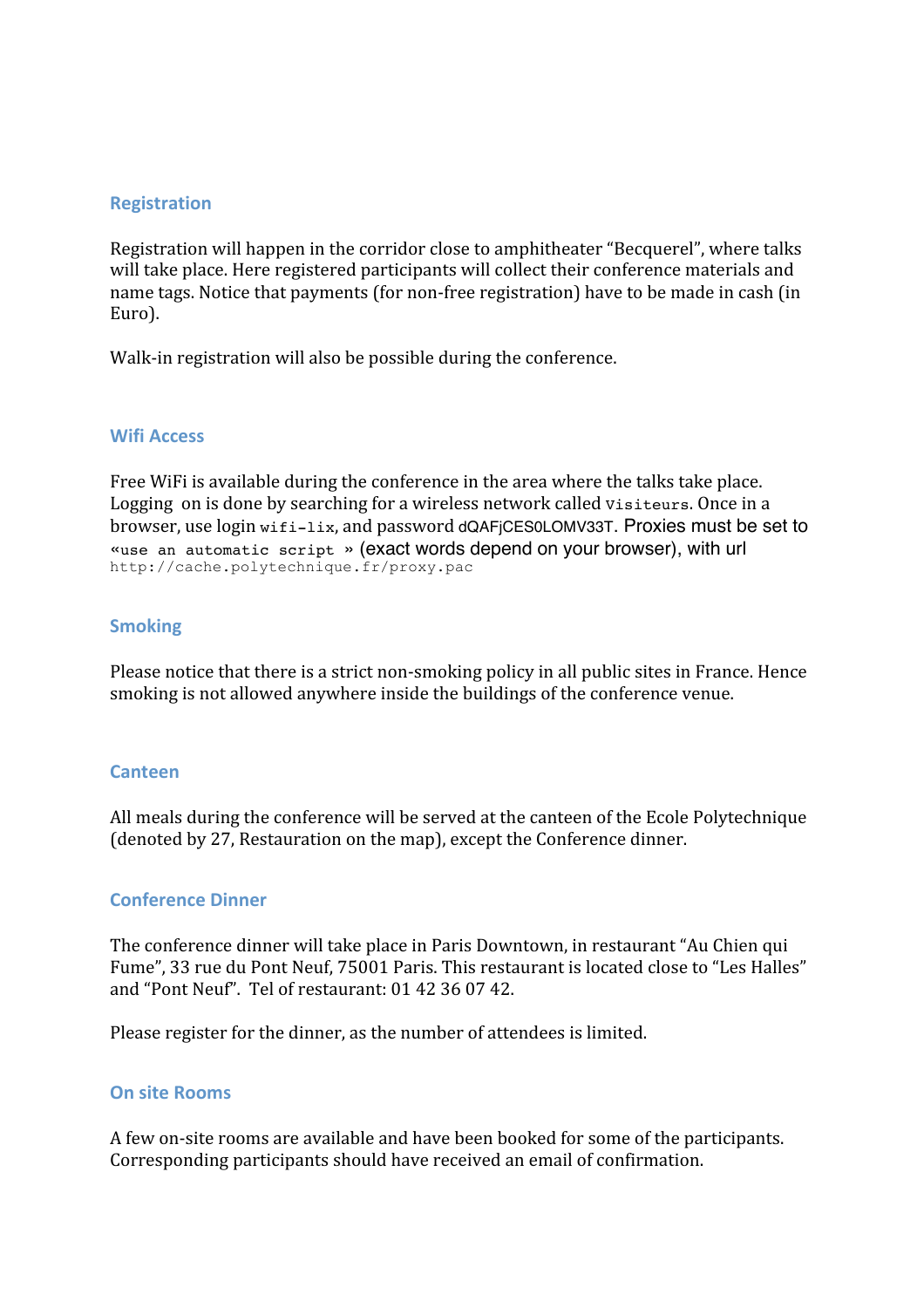# **Speakers
Advices**

Speakers are invited to leave at least 5 minutes in the allocated time slot for questions.

# **How
to
Reach
the
Campus
of
Ecole
Polytechnique**

Recall
that
a
dedicated
free
bus
will
drive
participants
from
Paris
to
Ecole
Polytechnique every
morning
and
from
Ecole
Polytechnique
to
Paris
every
evening.

This
bus
will
leave
Paris
from
"Place
Denfert‐Rochereau",
near
the
RER/Train
Station (on
the
left
the
lion
in
the
center
of
Place
Denfert‐Rochereau).

The
bus
is
from
company "SAVAC".

It will live on September 23 at 9h00, and on September 24 and 25 at 8h30 (see program for full details). It will leave Ecole Polytechnique from "Cour Ferrié", denoted by "Cour des
Cérémonies"
on
the

map.

If
you
want
to
come
by
your
own,
the
campus
can
also
be
reached
by
underground
RER B.

Details
with
pictures
can
be
found
on http://www.lix.polytechnique.fr/rp09/i.php/Main/Indications.

In
written
form: from
Paris,
take
any
train/RER
B
going
in
the
direction
Saint‐Remy‐les‐ Chevreuses
(South)
and
get
off
at
either
Massy‐Palaiseau
(=
Recommended
Option
1)
or Lozere (= Option 2). Be careful since not every train that goes to the end-point St Remy-LaChevreuse stops at Lozere or Massy-Palaiseau. Please make sure to check the overhead
board
in
your
RER
station
to
confirm
the
stations.

\* RECOMMENDED Option 1 (= From Massy Palaiseau to Ecole Polytechnique): get off at Massy-Palaiseau and take the bus Albatrans number 91-06 to get off at stop "(Polytechnique)
Lozere".

\*
Option
2
(=
From
Lozere
to
Ecole
Polytechnique):
get
off
at
Lozere
and
follow
a
path with stairs going uphill to the Ecole Polytechnique. You should find signs easily. This takes about 15 minutes but beware it can be tiring if you carry luggage with you.

Both options will bring you to the top of the path denoted by "Porte Lozère" on the map. Then
follow
"Autres
Directions/Toutes
directions"
and
then
"Amphithéatres"
(denoted "Amphis" on the map).

# **Useful
Phone
Numbers**

Ambulance/Fire
fighters :
18 Police
Emergency : 17 Taxi (Palaiseau):

- $\cdot$  01 60 14 33 33 or
- $\cdot$  01 60 14 75 75

# **Local
Organization**

Olivier Bournez, Olivier.Bournez@polytechnique.fr, TEL :
+33
6
99
67
90
78 Igor
Potapov,
potapov@liverpool.ac.uk